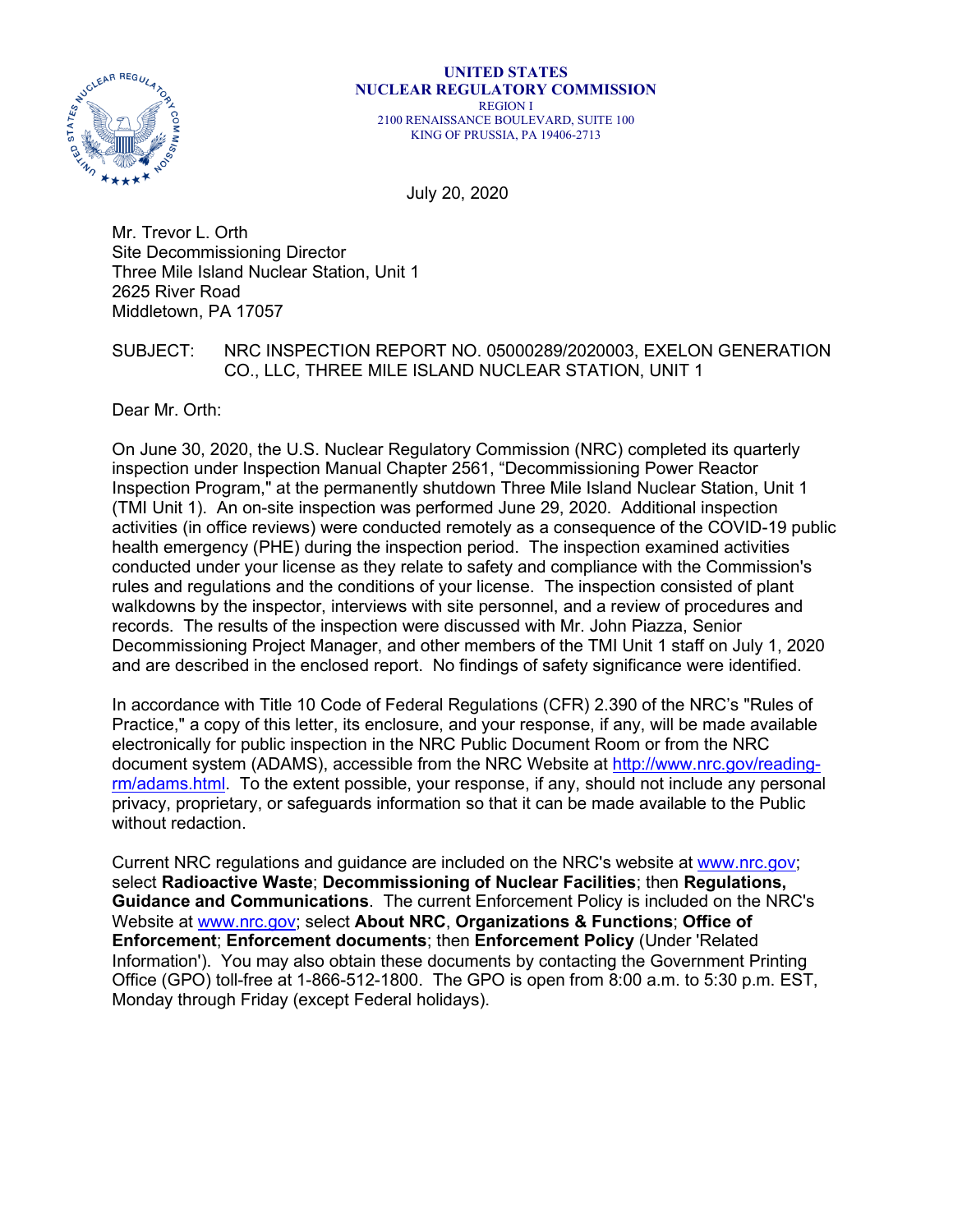No reply to this letter is required. Please contact Steve Hammann at 610-337-5399 if you have any questions regarding this matter.

Sincerely,

## */RA/*

Anthony Dimitriadis, Chief Decommissioning, ISFSI, and Reactor Health Physics Branch Division of Nuclear Materials Safety

Docket No. 05000289 License No. DPR-50

- Enclosure: Inspection Report 05000289/2020003
- cc w/encl: Distribution via ListServ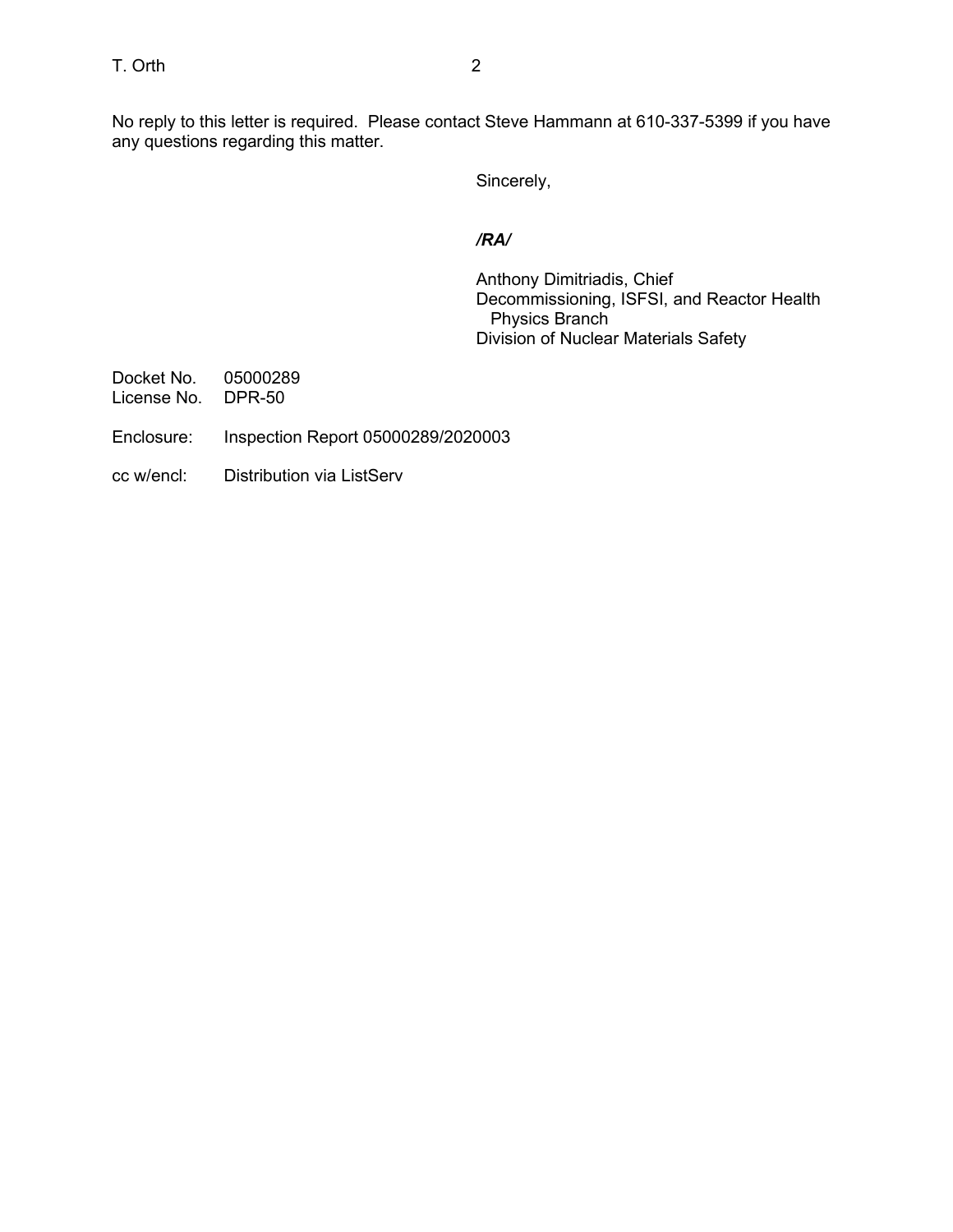NRC INSPECTION REPORT NO. 05000289/2020003, EXELON GENERATION CO., LLC, THREE MILE ISLAND NUCLEAR STATION, UNIT 1, MIDDLETOWN, PENNSYLVANIA DATED JULY 20, 2020

DOCUMENT NAME: G:\WordDocs\Current\Insp Letter\LDPR-50.2020003.docx SUNSI Review Complete: SHammann

After declaring this document AAn Official Agency Record it **will** be released to the Public. To receive a copy of this document, indicate in the box:  $C = Copy$  w/o attach/encl  $E = Copy$  w/ attach/encl  $N = No$  copy attach/encl  $N = No copy$ 

| <b>OFFICE</b> | DNMS/RI     | DNMS/RI         |  |  |
|---------------|-------------|-----------------|--|--|
| <b>NAME</b>   | SHammann/sh | ADimitriadis/ad |  |  |
| <b>IDATE</b>  | 07/16/2020  | 07/20/2020      |  |  |

OFFICIAL RECORD COPY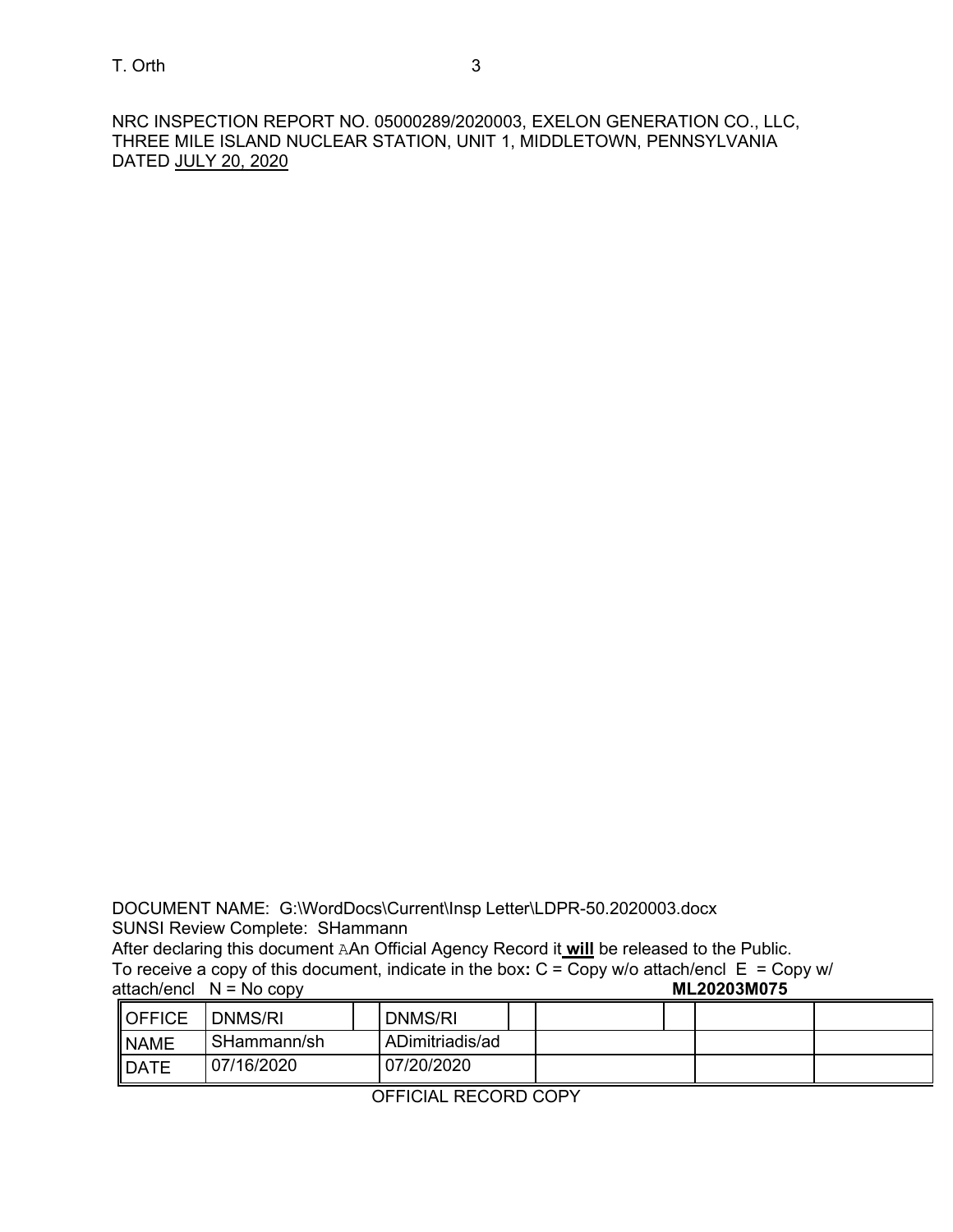# U.S. NUCLEAR REGULATORY COMMISSION REGION I

## INSPECTION REPORT

| Inspection No.           | 05000289/2020003                                                                                                                                        |  |  |  |
|--------------------------|---------------------------------------------------------------------------------------------------------------------------------------------------------|--|--|--|
| Docket No.               | 05000289                                                                                                                                                |  |  |  |
| License No.              | <b>DPR-50</b>                                                                                                                                           |  |  |  |
| Licensee:                | Exelon Generation Co., LLC (Exelon)                                                                                                                     |  |  |  |
| Facility:                | Three Mile Island Nuclear Station, Unit 1 (TMI Unit 1)                                                                                                  |  |  |  |
| Location:                | Middletown, PA 17057                                                                                                                                    |  |  |  |
| <b>Inspection Dates:</b> | April 1, 2020 - June 30, 2020                                                                                                                           |  |  |  |
| Inspector:               | Stephen Hammann, Senior Health Physicist<br>Decommissioning, ISFSI, and Reactor Health Physics Branch<br>Division of Nuclear Materials Safety, Region I |  |  |  |
| Approved By:             | Anthony Dimitriadis, Chief<br>Decommissioning, ISFSI, and Reactor Health Physics Branch<br>Division of Nuclear Materials Safety, Region I               |  |  |  |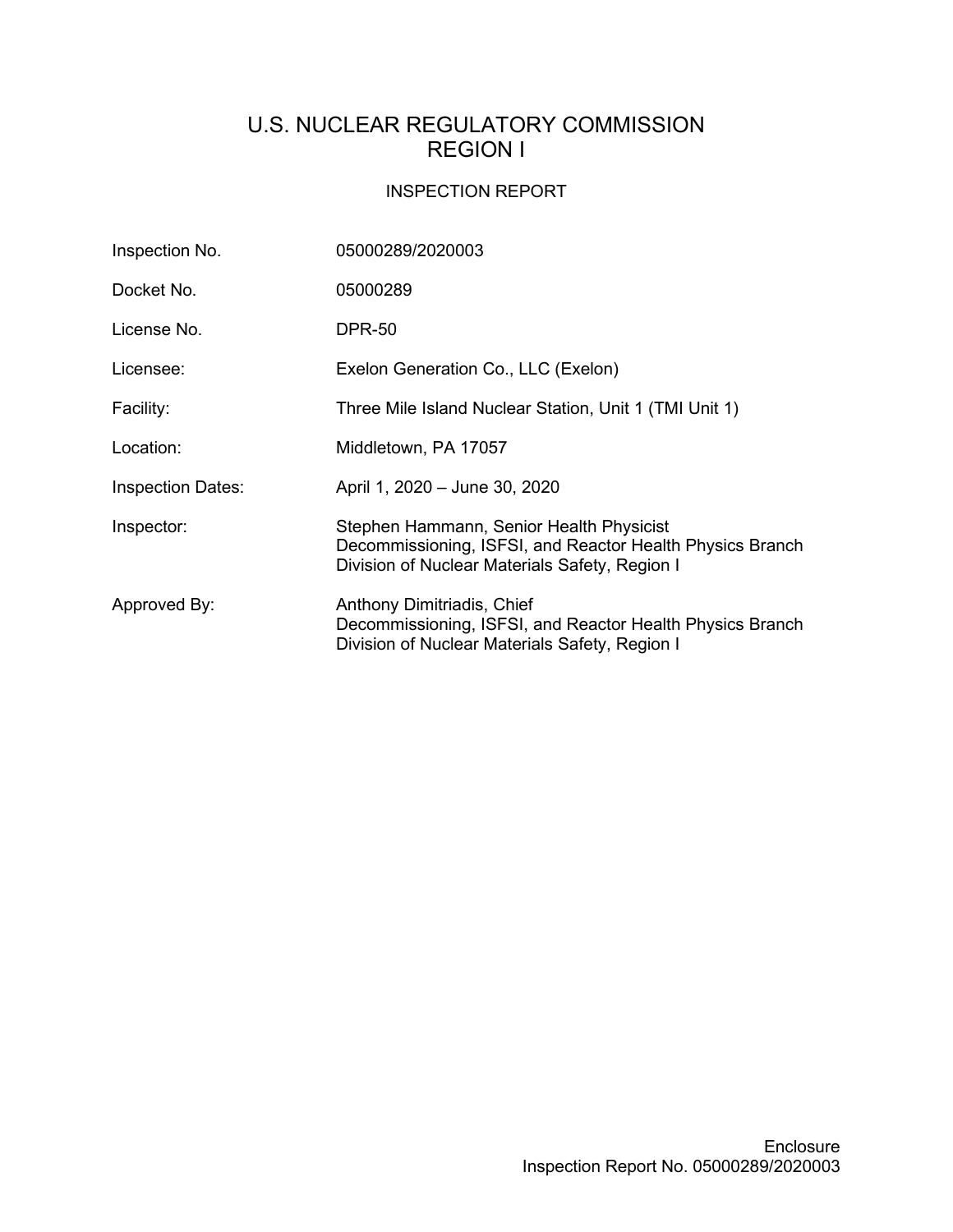#### **EXECUTIVE SUMMARY**

#### Exelon Generation Co., LLC Three Mile Island Nuclear Station, Unit 1 NRC Inspection Report No. 05000289/2020003

An announced quarterly decommissioning inspection was completed at TMI Unit 1 on June 30, 2020. An on-site inspection was performed June 29, 2020. Additional inspection activities were conducted remotely during the inspection period as a consequence of the COVID-19 public health emergency (PHE). The inspection included a review of audits and corrective actions, and solid radwaste management and transportation. The inspection consisted of plant walkdowns by the inspector, interviews with site personnel, and a review of procedures and records. The NRC's program for overseeing the safe operation of a shutdown nuclear power reactor is described in Inspection Manual Chapter (IMC) 2561, "Decommissioning Power Reactor Inspection Program."

Based on the results of this inspection, no violations of safety significance were identified.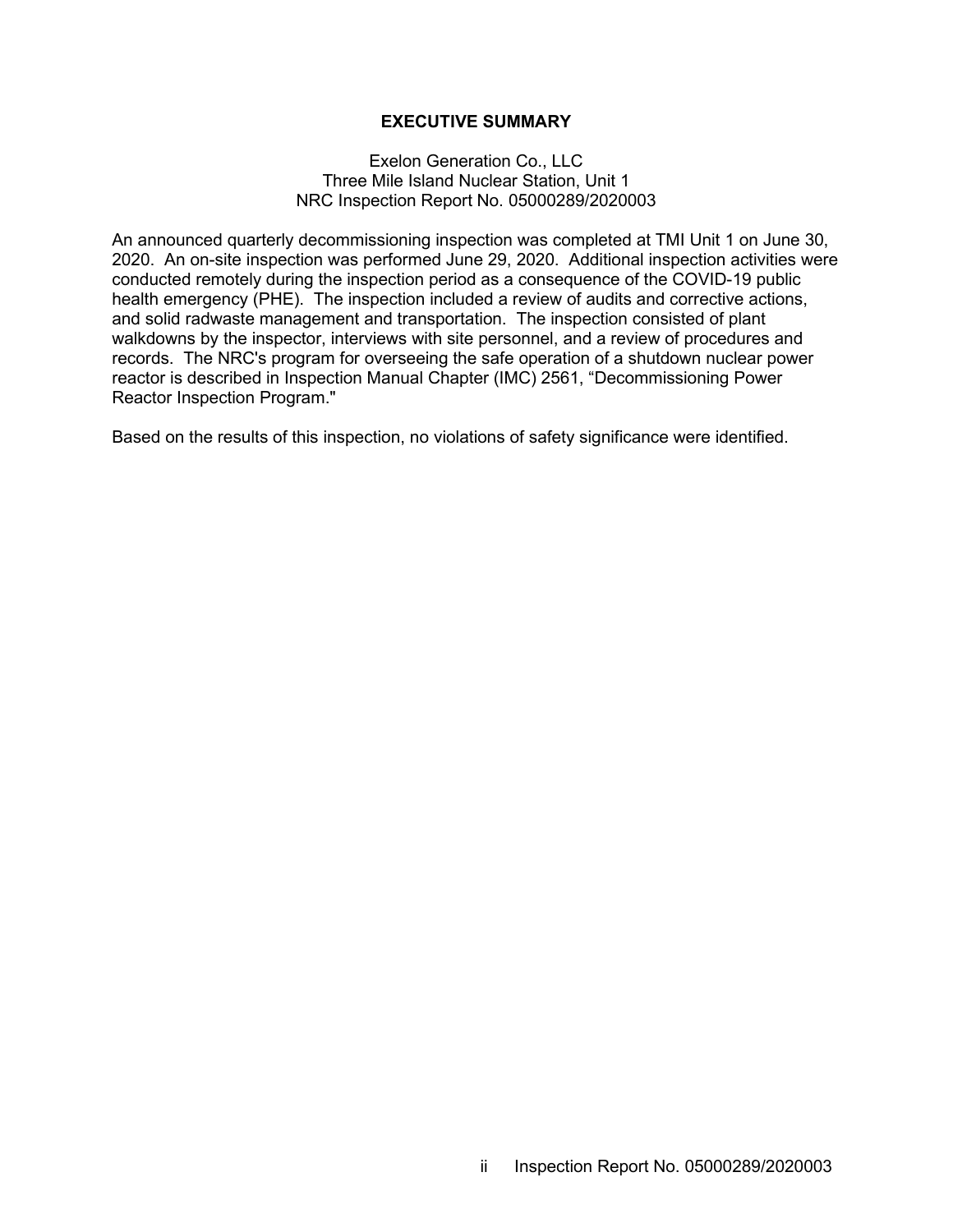## **REPORT DETAILS**

#### **1.0 Background**

On September 26, 2019, Exelon sent a letter [Agency Documentation and Management System (ADAMS) Accession Number ML19269E480] to the NRC certifying the permanent cessation of activities and permanent removal of fuel from the reactor. This met the requirements of 10 Code of Federal Regulations (CFR) 50.82(a)(1)(i) and 50.82(a)(1)(ii). On October 1, 2019, the NRC notified Exelon that the Operating Reactor Assessment Program would terminate and that implementation of the Decommissioning Power Reactor Inspection Program would begin (ADAMS Accession No. ML19274B163). TMI Unit 1 is currently in the Post-Operation Transition phase of decommissioning with fuel in the spent fuel pool as described in IMC 2561.

#### **2.0 Post-Operation Transition Performance and Status Review**

#### a. Inspection Scope [Inspection Procedures (IPs) 40801, 86750]

The inspector reviewed documents and interviewed TMI Unit 1 personnel to determine if Exelon management performed audits and ensured issues were identified and corrected in accordance with the site's corrective action program (CAP). The inspector reviewed a representative selection of CAP documents to determine if a sufficiently low threshold for problem identification existed, follow-up evaluations were of sufficient quality, and Exelon assigned timely and appropriate prioritization for issue resolution commensurate with the significance of the issue. The inspector reviewed two of the site audits for the past year to determine if audits were thorough and if corrective actions were initiated if necessary.

The inspector observed activities and reviewed documentation associated with solid radioactive waste management to determine the effectiveness of site's radiological program. The inspector performed a walk-down of radwaste buildings and radioactive waste storage locations to ensure TMI Unit 1 had properly classified and stored radioactive materials. The inspector also reviewed work packages for shipments of radioactive waste. The review included records of shipment packaging, surveying, labeling, marking, placarding, vehicle checks, and emergency instructions to ensure compliance with the applicable NRC and Department of Transportation regulations. The inspector reviewed the training program and records to verify radwaste personnel were qualified to implement the site solid radwaste program.

#### b. Observations and Findings

The inspector determined that issues were being identified and entered into the CAP in a timely manner and the issues were effectively screened, prioritized and evaluated commensurate with their safety significance. The inspector verified audits were being performed by qualified individuals independent of the organization being audited and that management reviewed the audits and associated corrective actions. The inspector verified the Exelon Nuclear Oversight organization continues to perform oversight of decommissioning activities.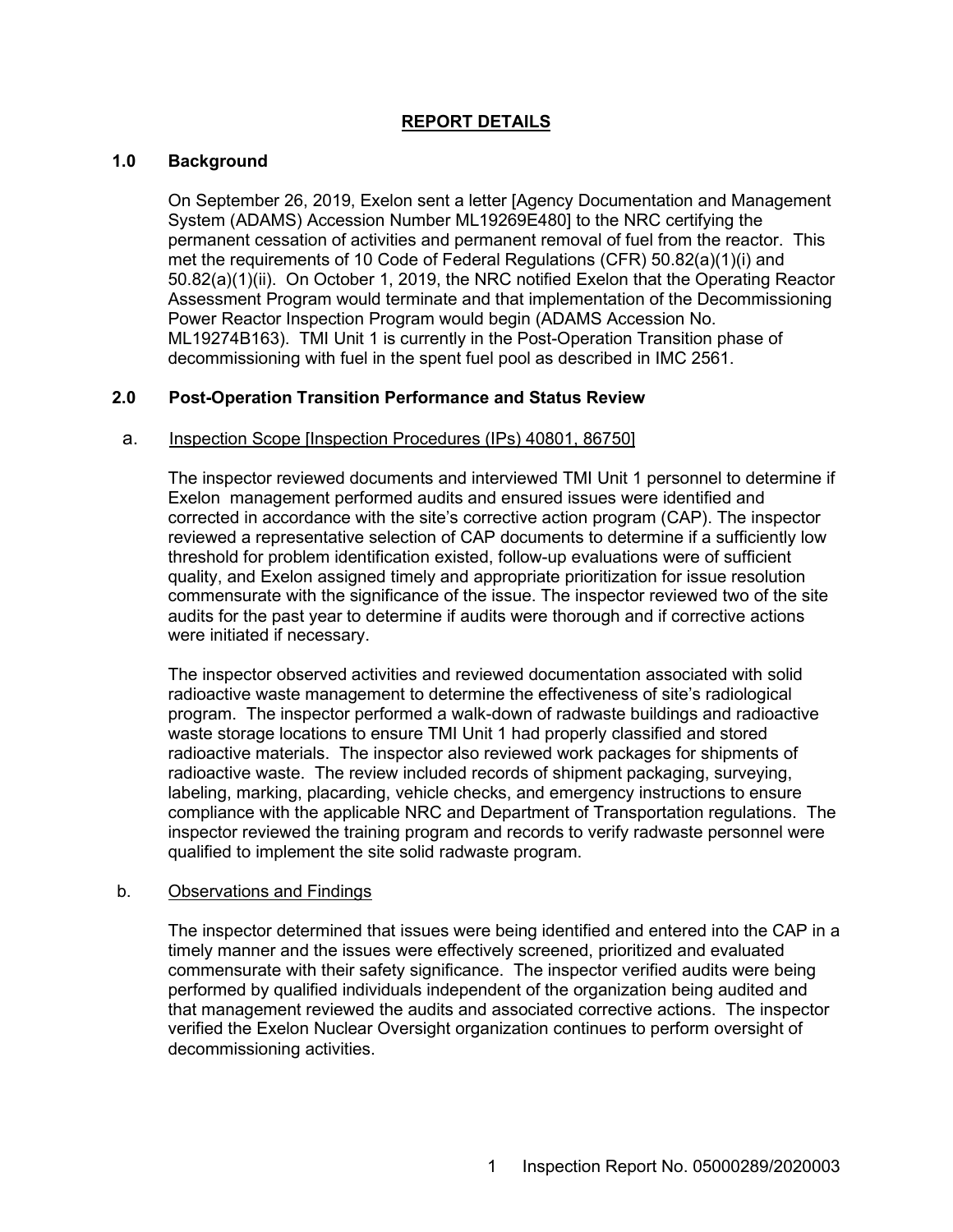The inspector verified solid radioactive waste was adequately stored and monitored and worker radwaste training and qualifications were up-to-date. The inspector verified that radioactive waste shipping paperwork was properly completed and Exelon personnel were knowledgeable of their duties and responsibilities. The inspector determined radioactive waste shipped for disposal at land disposal facilities was properly classified, described, packaged, marked, and labeled, and was in proper condition for transportation.

#### c. Conclusions

Based on the results of this inspection, no violations of safety significance were identified.

#### **3.0 Exit Meeting Summary**

On July 1, 2020, the inspector presented the inspection results to Mr. John Piazza, Senior Decommissioning Project Manager, and other members of Exelon staff. The inspector verified that no proprietary information was retained or documented in this report.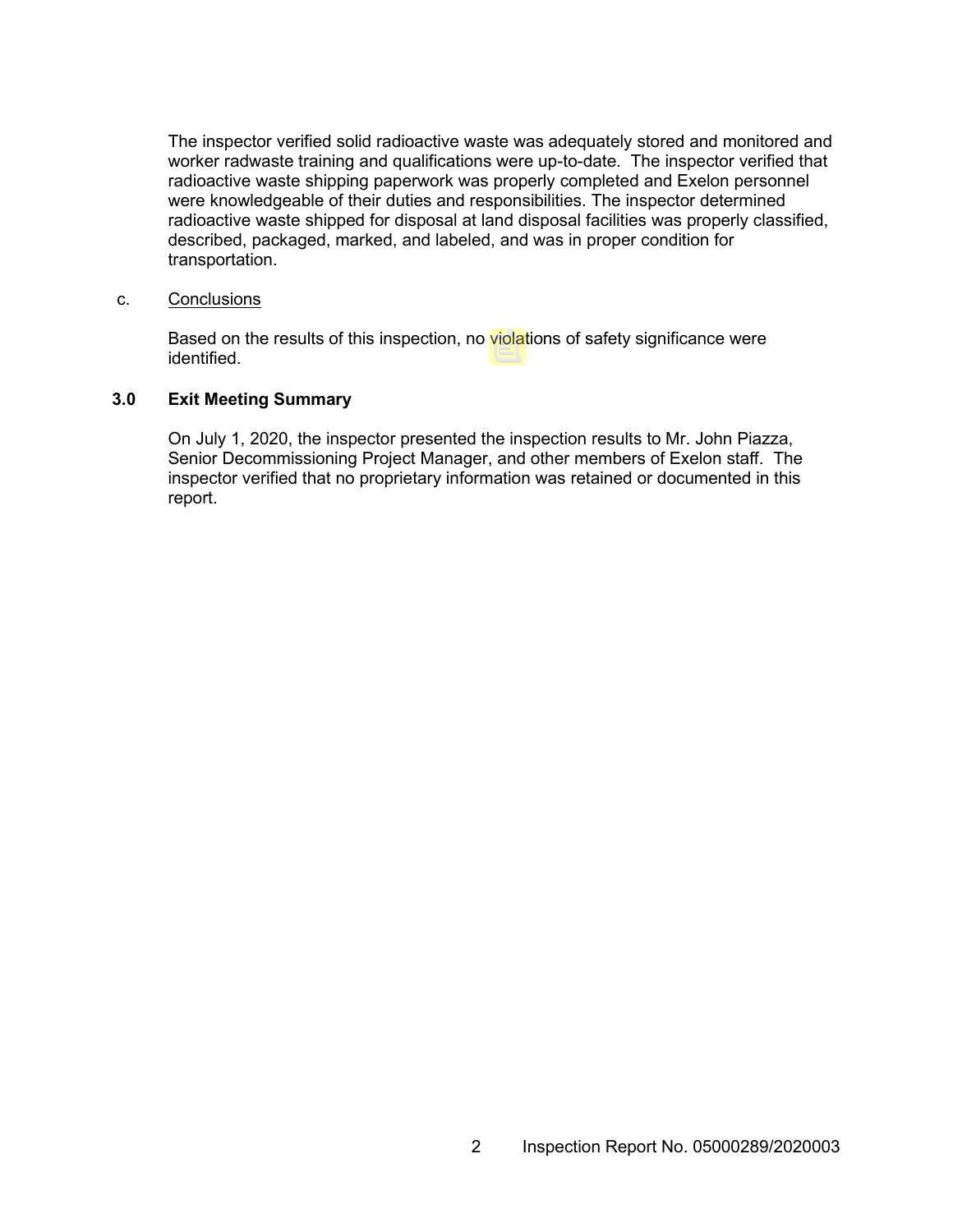## **PARTIAL LIST OF PERSONS CONTACTED**

#### Licensee

- J. Piazza, Senior Decommissioning Project Manager
- B. Brady, Licensing and Regulatory Affairs
- E. Carreras, EP Manager
- S. Fink, Project Manager Lead
- R. Holmes, Radiation Protection Manager
- D. Moore, Technical Specialist
- J. Stubbs, Decommissioning Specialist-Ops
- D. Viola, Decommissioning Specialist-RP
- A. Zeiss, CAP Manager

### **ITEMS OPEN, CLOSED, AND DISCUSSED**

None

## **LIST OF DOCUMENTS REVIEWED**

Assignment Reports

AR- 2020 – 4279199, 04286640, 04293254, 04306471, 04306640, 04316652, 04320068, 04323977, 04328923, 04341691

#### Procedures and Programs

NO-DC-10, Rev. 1, Decommissioning Quality Assurance Program (DQAP) PI-DC-120, Rev. 1, Decommissioning Issue Identification and Screening Process PI-DC-125, Rev. 1, Decommissioning Corrective Action Program (D-CAP) Procedure RP-AA-600, Rev. 17, Radioactive Material/Waste Shipments TQ-AA-166, Rev. 3, Radioactive Material Shipping Training

**Miscellaneous** Qualification Matrices Radwaste Workers Radwaste Shipment Number RS-19-081-I, RS-19-109-I, RS-20-002-I Spent Fuel Cooling/Pool Health NOSA-TMI-19-08, Operations Functional Area Audit Report NOSA-TMI-20-03, Emergency Preparedness Audit Report